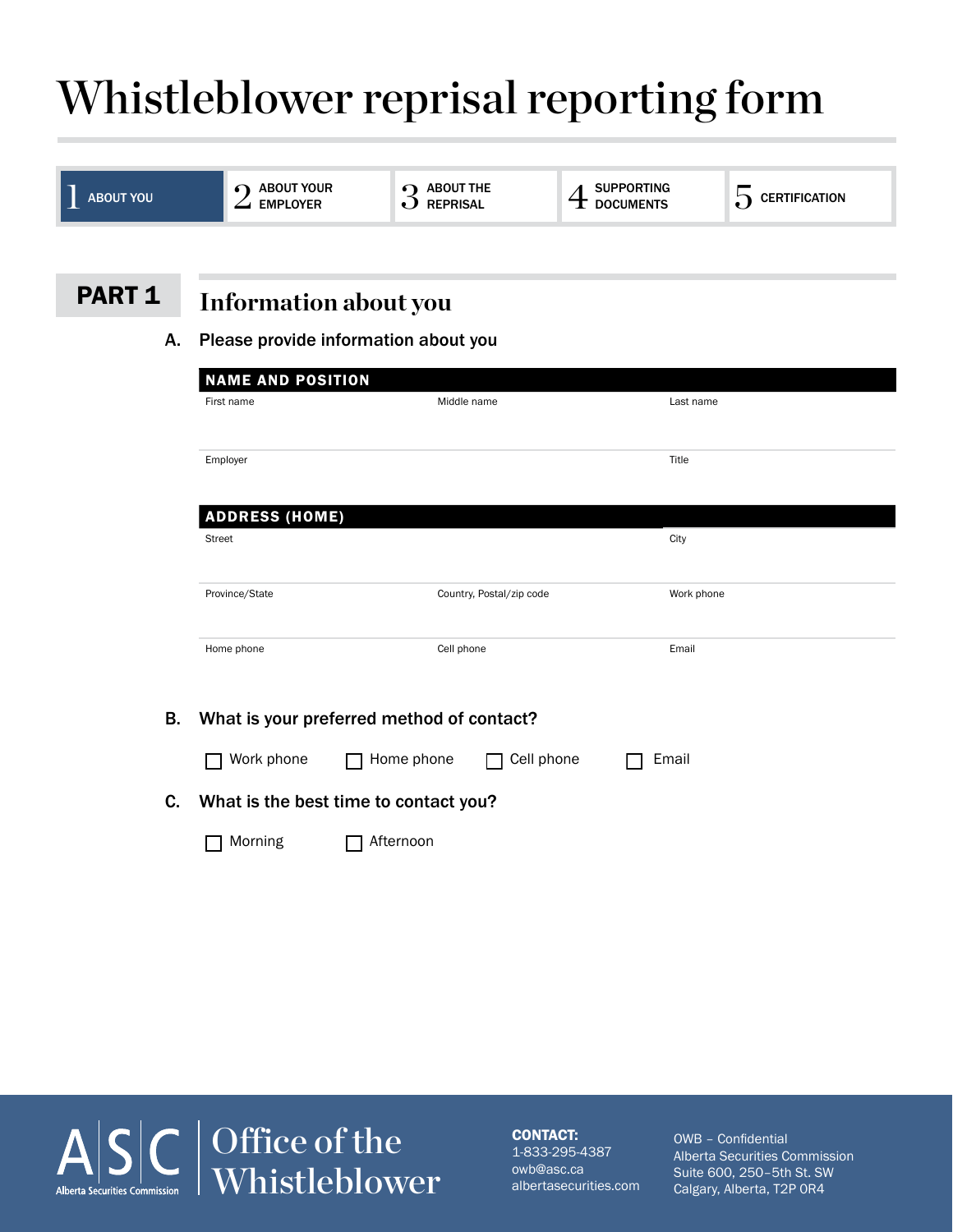| $\Delta$<br><b>Alberta Securities Commission</b> | Office of the<br>Whistleblower                                            |                                     |                                       |                      |
|--------------------------------------------------|---------------------------------------------------------------------------|-------------------------------------|---------------------------------------|----------------------|
| <b>ABOUT YOU</b>                                 | <b>ABOUT YOUR</b><br><b>EMPLOYER</b>                                      | <b>ABOUT THE</b><br><b>REPRISAL</b> | <b>SUPPORTING</b><br><b>DOCUMENTS</b> | $\sum$ CERTIFICATION |
| D.                                               | If you are represented by a lawyer please provide their information below |                                     |                                       |                      |

Information below.

| <b>LAWYER'S CONTACT INFORMATION</b> |                          |
|-------------------------------------|--------------------------|
| First name                          | Last name                |
|                                     |                          |
| Law firm                            |                          |
|                                     |                          |
| Street address                      | City                     |
| Province/State                      | Country, Postal/zip code |
| Phone number                        | Email                    |
|                                     |                          |

### PART 2

### **Information about your employer**

#### A. Who is your complaint against?

| <b>EMPLOYER</b>   |                          |
|-------------------|--------------------------|
| Company or entity |                          |
|                   |                          |
| Street address    | City                     |
|                   |                          |
| Province/State    | Country, Postal/zip code |
|                   |                          |
| Phone number      | Website                  |
|                   |                          |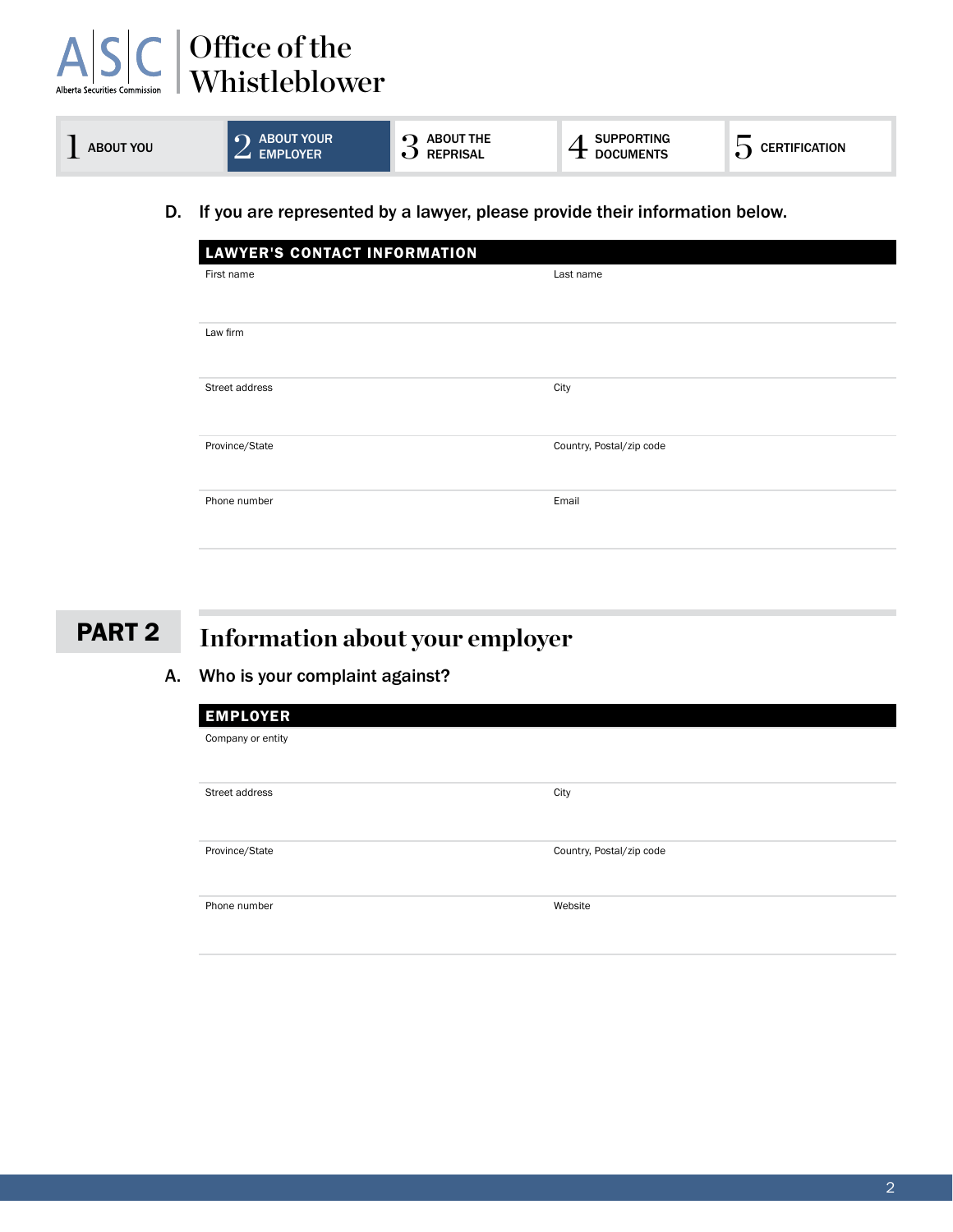# Office of the Whistleblower

| <b>ABOUT YOU</b> | <b>ABOUT YOUR</b><br><b>EMPLOYER</b> | $\Omega$ ABOUT THE<br>D REPRISAL | <b>SUPPORTING</b><br><b>DOCUMENTS</b> | <b>CERTIFICATION</b> |
|------------------|--------------------------------------|----------------------------------|---------------------------------------|----------------------|
|                  |                                      |                                  |                                       |                      |

### PART 3

#### **Information about the reprisal**

A. Describe the original whistleblower tip you made that gave rise to the act of reprisal.

Date reported to Alberta Securities Commission

Reference number (if available)

Did you report the matter internally? Please provide dates and details below.

What action, if any, was taken by the employer to rectify the original misconduct? Please provide dates and details below.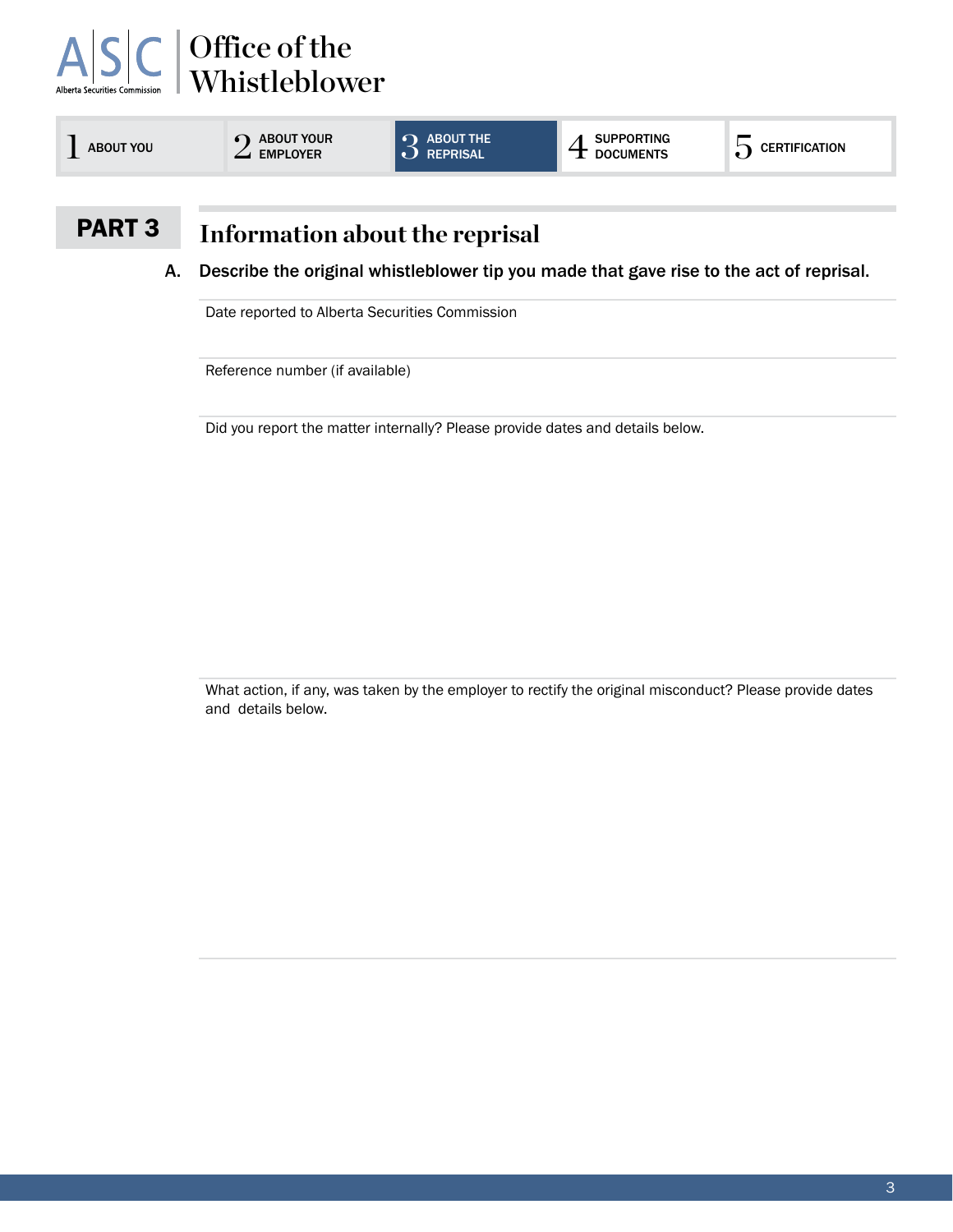

### 4 SUPPORTING

#### B. Describe the reprisal(s) or threat(s) that has occurred or is occurring.

What form of reprisal occurred or is occurring? Please refer to the Whistleblower Policy.

Description or details of the reprisal. Please include key individuals, dates and locations.

Why do you believe this action relates to a Whistleblower Tip? Please provide details below.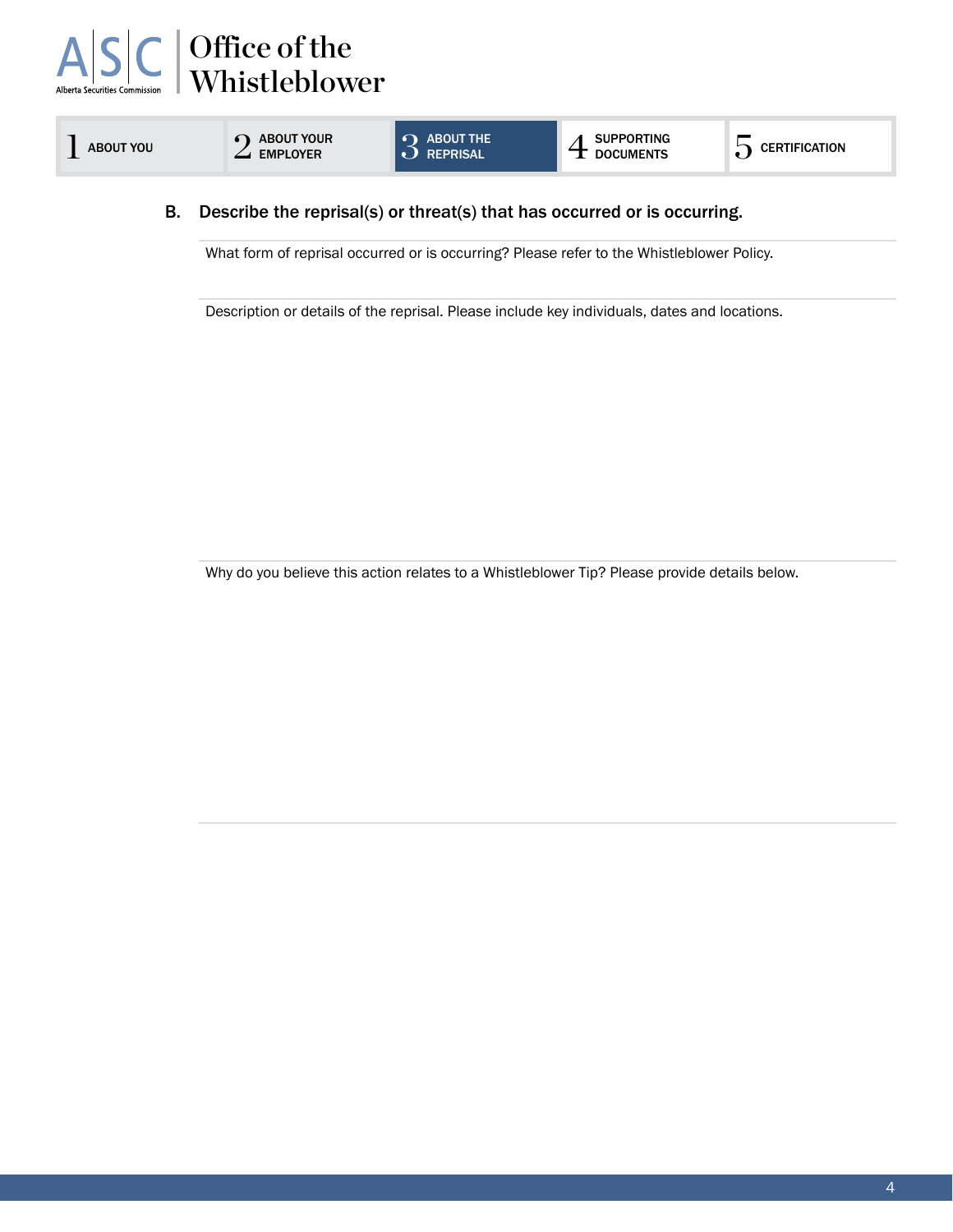| <b>ABOUT YOU</b>  | <b>ABOUT YOUR</b><br><b>EMPLOYER</b>                                     | $3$ ABOUT THE REPRISAL                                                                                                                                     | <b>SUPPORTING</b><br><b>DOCUMENTS</b> | $\overline{\mathbf{Q}}$ CERTIFICATION                                                            |  |
|-------------------|--------------------------------------------------------------------------|------------------------------------------------------------------------------------------------------------------------------------------------------------|---------------------------------------|--------------------------------------------------------------------------------------------------|--|
| PART <sub>4</sub> | <b>Supporting documents</b>                                              |                                                                                                                                                            |                                       |                                                                                                  |  |
| Α.                | Do you currently have documents or materials to support your submission? |                                                                                                                                                            |                                       |                                                                                                  |  |
|                   | Yes                                                                      | No                                                                                                                                                         |                                       |                                                                                                  |  |
|                   |                                                                          | Please do not reference or attach any documents that may reflect legal advice, that are<br>or that may otherwise be subject to solicitor-client privilege. |                                       | communications with a lawyer for the purpose of obtaining legal advice or related working papers |  |
|                   |                                                                          |                                                                                                                                                            |                                       |                                                                                                  |  |
|                   | Document description:                                                    |                                                                                                                                                            |                                       |                                                                                                  |  |
| 1.                | How was it obtained?                                                     |                                                                                                                                                            |                                       |                                                                                                  |  |
|                   | Is it likely to reveal your identity?<br>If yes, please explain:         |                                                                                                                                                            |                                       |                                                                                                  |  |
|                   | Document description:                                                    |                                                                                                                                                            |                                       |                                                                                                  |  |
| 2.                | How was it obtained?                                                     |                                                                                                                                                            |                                       |                                                                                                  |  |
|                   | Is it likely to reveal your identity?<br>If yes, please explain:         |                                                                                                                                                            |                                       |                                                                                                  |  |
|                   | Document description:                                                    |                                                                                                                                                            |                                       |                                                                                                  |  |
| 3.                | How was it obtained?                                                     |                                                                                                                                                            |                                       |                                                                                                  |  |

4. Document description: How was it obtained? Is it likely to reveal your identity? If yes, please explain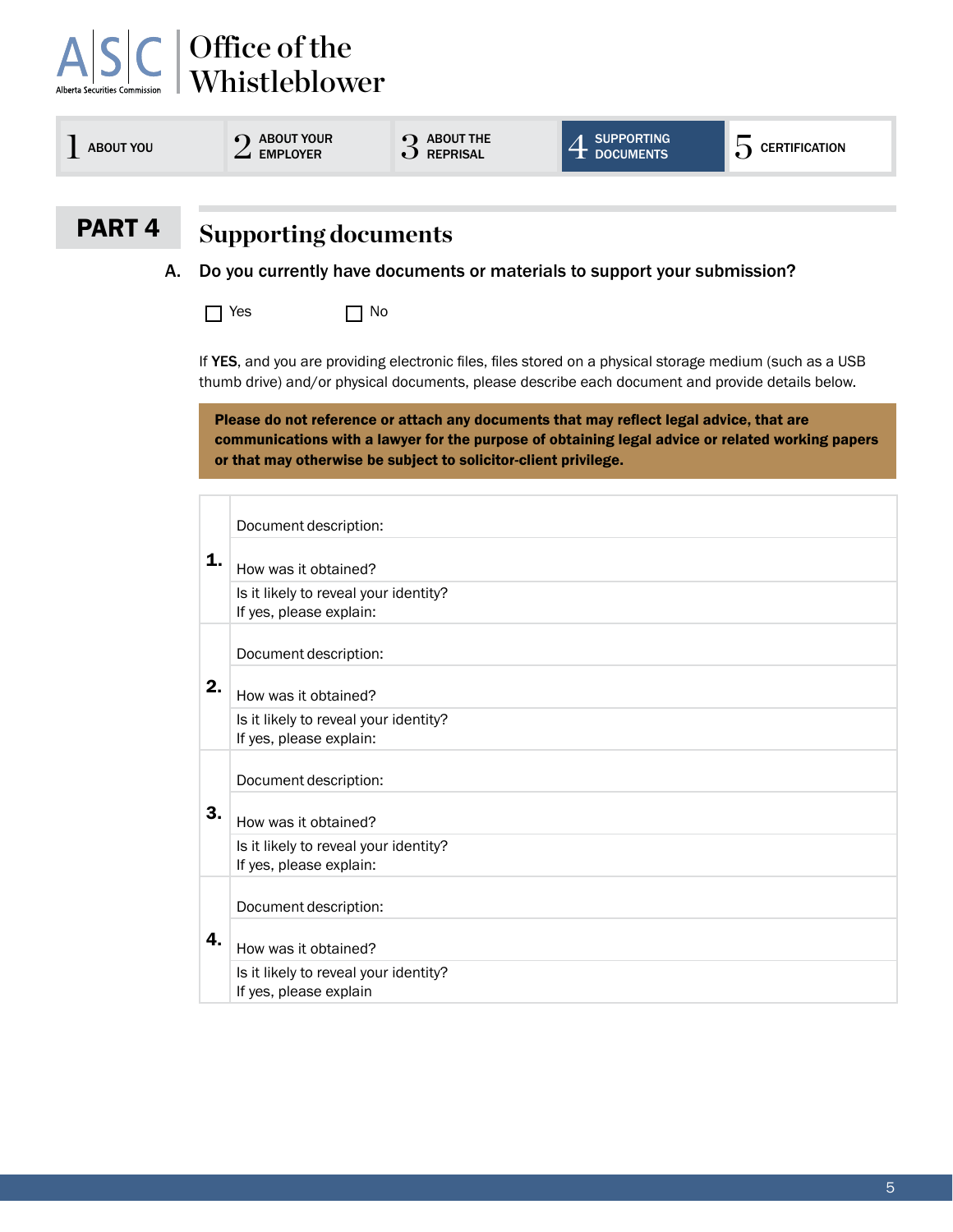| $\begin{array}{c}\nA \big \nS \big \nC\n\end{array}\n\begin{array}{c}\n\text{Office of the}\\ \text{Whistleblower}\n\end{array}$ |
|----------------------------------------------------------------------------------------------------------------------------------|
|                                                                                                                                  |

| <b>ABOUT YOU</b> | <b>ABOUT YOUR</b><br>$\bullet$<br><b>EMPLOYER</b>                                                                       | <b>ABOUT THE</b><br>$\Omega$<br><b>REPRISAL</b> | <b>SUPPORTING</b><br><b>DOCUMENTS</b> | <b>CERTIFICATION</b> |
|------------------|-------------------------------------------------------------------------------------------------------------------------|-------------------------------------------------|---------------------------------------|----------------------|
|                  |                                                                                                                         |                                                 |                                       |                      |
|                  | Document description:                                                                                                   |                                                 |                                       |                      |
| 5.               | How was it obtained?                                                                                                    |                                                 |                                       |                      |
|                  | Is it likely to reveal your identity?<br>If yes, please explain:                                                        |                                                 |                                       |                      |
|                  | Provide any additional information on the back of this form or on a separate sheet of paper and attach it to this form. |                                                 |                                       |                      |

B. Are there additional documents or materials available to support your submission that are not in your possession or control?

No I don't know

If YES, please describe the additional documents and the location of each document. Please also indicate if any of the additional documents are likely to reveal your identity.

Please do not reference any documents that may reflect legal advice, that are communications with a lawyer for the purpose of obtaining legal advice or related working papers or that may otherwise be subject to solicitor-client privilege. We do not expect you to obtain documents or other things that are not in your possession or control.

Provide any additional information on the back of this form or on a separate sheet of paper and attach it to this form.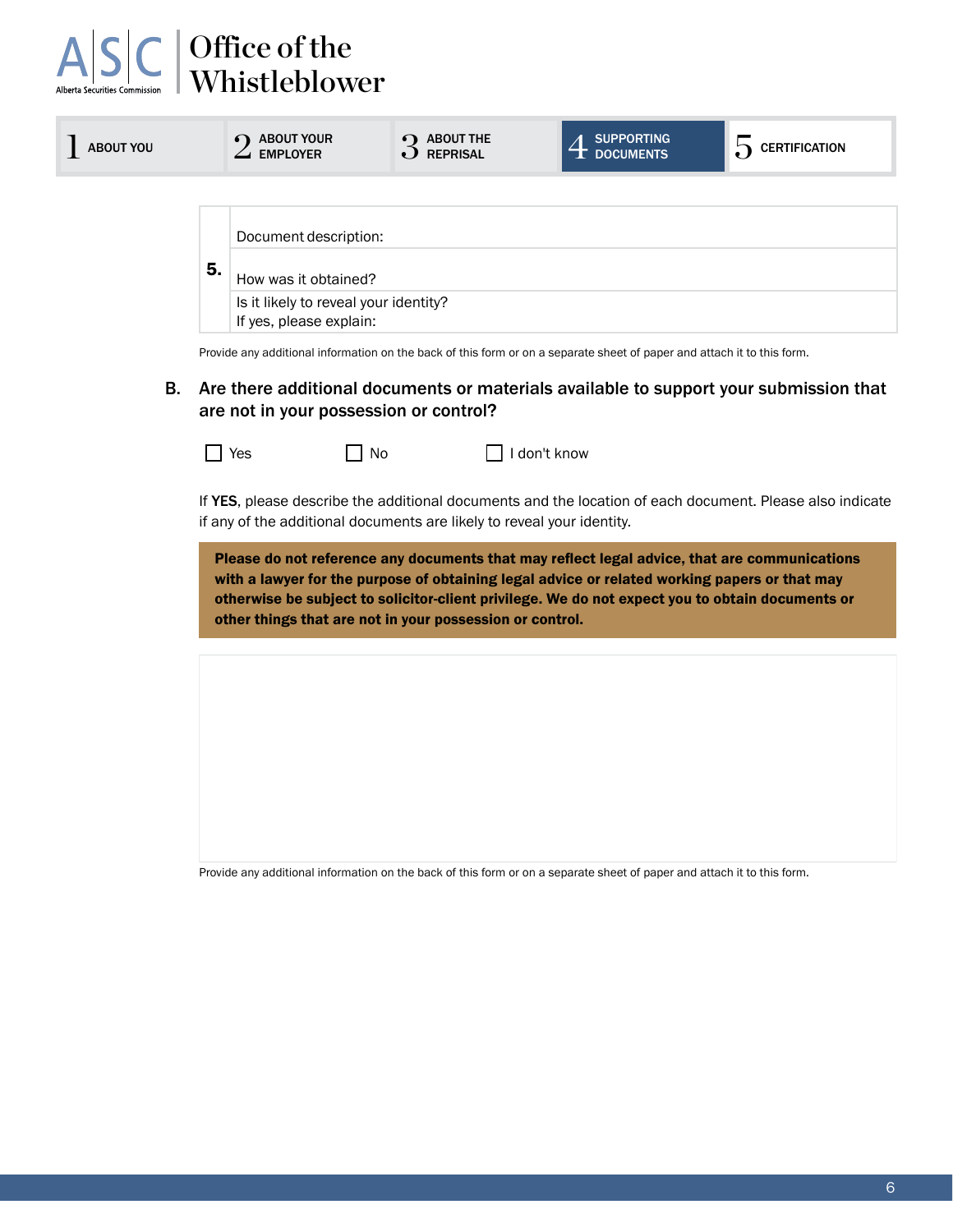## Office of the Whistleblower

| <b>ABOUT YOU</b> | <b>ABOUT YOUR</b><br><b>EMPLOYER</b>                                                                                                                                                                            | $\Omega$ ABOUT THE<br><b>REPRISAL</b>                           | <b>SUPPORTING</b>                                                                                     | $\sum$ CERTIFICATION                               |  |  |  |
|------------------|-----------------------------------------------------------------------------------------------------------------------------------------------------------------------------------------------------------------|-----------------------------------------------------------------|-------------------------------------------------------------------------------------------------------|----------------------------------------------------|--|--|--|
|                  |                                                                                                                                                                                                                 |                                                                 |                                                                                                       |                                                    |  |  |  |
| <b>PART 5</b>    | <b>Certification</b>                                                                                                                                                                                            |                                                                 |                                                                                                       |                                                    |  |  |  |
|                  | 1.                                                                                                                                                                                                              | connection with providing information and documents to the ASC. | I understand and agree that the ASC is not responsible for any expenses or losses I might incur in    |                                                    |  |  |  |
|                  | I confirm that, to the best of my knowledge and belief, I am not in breach of my legal or professional<br>2.<br>obligations (eg. solicitor-client privilege) by providing information and documents to the ASC. |                                                                 |                                                                                                       |                                                    |  |  |  |
|                  | I will maintain the confidentiality of any and all information provided by the ASC to me in connection<br>З.<br>with my submission.                                                                             |                                                                 |                                                                                                       |                                                    |  |  |  |
|                  | To the best of my knowledge and belief, all of the information submitted through this form is true and<br>4.<br>accurate.                                                                                       |                                                                 |                                                                                                       |                                                    |  |  |  |
|                  | Warning: it is an offence under the Alberta Securities Act to provide false or misleading information to<br>the Alberta Securities Commission.                                                                  |                                                                 |                                                                                                       |                                                    |  |  |  |
|                  | I,                                                                                                                                                                                                              |                                                                 |                                                                                                       | , certify that I have read and agree to the above. |  |  |  |
|                  | (print name)                                                                                                                                                                                                    |                                                                 |                                                                                                       |                                                    |  |  |  |
|                  |                                                                                                                                                                                                                 | (signature)                                                     |                                                                                                       | (date)                                             |  |  |  |
|                  |                                                                                                                                                                                                                 | email or mail to the contact information below.                 | Please send the Whistleblower Reprisal Reporting Form and supporting documents or materials either by |                                                    |  |  |  |

 $\overline{z}$  owb@asc.ca

OWB – Confidential  $\equiv$   $^{\rm{H}}$ Alberta Securities Commission Suite 600, 250–5th Street SW Calgary, Alberta, T2P 0R4